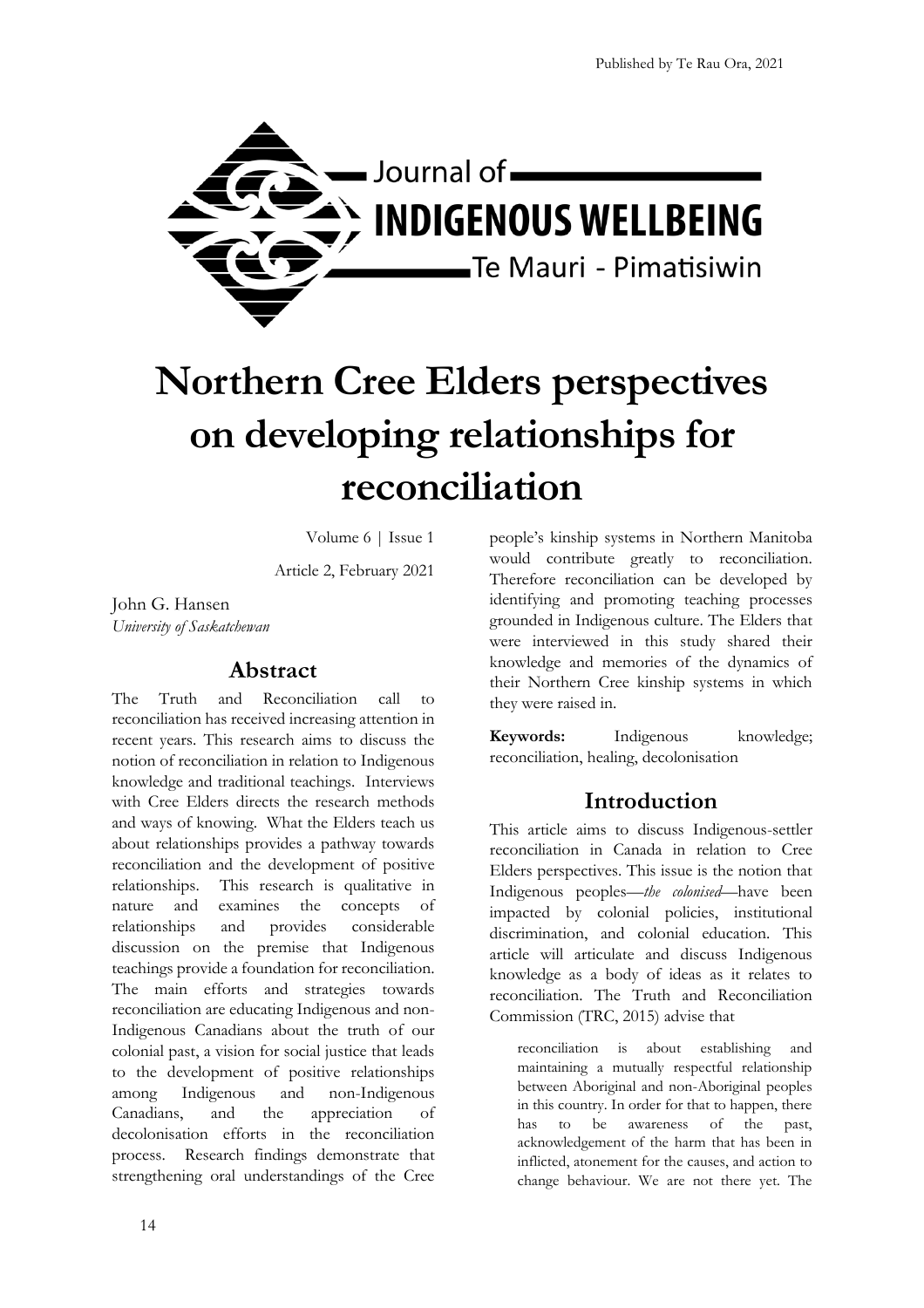relationship between Aboriginal and non-Aboriginal peoples is not a mutually respectful one. (pp. 6–7)

The evidence of the lack of respectful relationships is seen in the array of research and news reports that exhibit racial discrimination against Indigenous peoples, social-economic disparities, overrepresentation of Indigenous peoples incarcerated in correctional institutions, an astonishing amount of missing and murdered Indigenous people, and a lack of justice for Indigenous peoples in the justice system (Adams, 1975; Blaut, 1992; Ermine, 1995; Hansen & Antsanen, 2015; TRC, 2015).

It is important to note that I, the researcher, is a member of the Opaskwayak Cree Nation and am therefore an insider of the group, who is inquisitive about traditional knowledge. The Elders seemed pleased to talk to me about our traditional culture, peacemaking ways, and our past. Stella, for example, indicated that it is important to pass on the stories to the next generation. William commented that if this research can help the people in the community, then he would be willing to contribute. Similarly, Jack said that he would like to participate in the study as it could benefit the people. Dennis, after getting to know me a little better expressed that the mainstream justice system has many problems and he would like to contribute to this research as it could help address some of those problems. Sylvia also expressed that she would be happy to talk about the Omushkegowuk culture on the Opaskwayak community. John commented that it is important to pass on the traditional knowledge and that he trusts that I will use this knowledge in a good way.

In their discussion of *OCAP: Ownership, Control, Access and Possession*, the Assembly of First Nations (2007) observe,

The driving force behind the defining and enforcement of the First Nations principles of OCAP is the extensive amount of harm done to FN in the name of research. To this day First Nation and other Indigenous populations have been dehumanized, treated as research 'specimens' rather than respected as equal human beings. In response there has been substantial research and literature devoted to cataloguing the harmful practices, and also potential new models

of engagement that can be used to regain control and 'decolonize' research. (p. 13)

This passage clearly illustrates the ways in which Indigenous communities are protecting themselves against harmful colonial research.

## **Context**

Although the notion of reconciliation suggests that a positive Indigenous-settler relationship established itself in the past, this paper takes into account that such relationships were rare, and generally, the earlier relationships reflected colonial domination (Adams, 2000; Blaut, 1993; Hansen & Dim, 2019). Eurocentrism, racism, and colonisation have been major factors in the development of oppressive inequalities in Canada's relationship with Indigenous peoples. Colonialism has impacted Indigenous peoples in a number of ways, but most importantly, Indigenous people have been socially excluded from full participation in Western society. Eurocentrism is a thread deeply woven into Western culture. Eurocentric beliefs reflect the notions of Western superiority. As a result, Eurocentric colonisers believe that they are naturally superior to the peoples outside of Europe, they believe that Indigenous peoples are inferior and in need of colonisation.

The early colonial relationship reflected Eurocentric attitudes and traditions that still shape Indigenous-settler relationships. In addition, reconciliation has been the idea that the early Indigenous-Settler relationship was positive. However, we know from evidence that Indigenous peoples were exploited by colonisers in the past, and this oppressive relationship remains to the present time (Adams, 1975; Blaut, 1993; Champagne, 2015; Hansen, 2018).

During the colonial process, Eurocentric scholars reduced Indigenous peoples to animalistic caricatures in the eyes of the settler populations. Eurocentric professors advanced scientific theories that degraded Indigenous peoples. As Adams (1975) notes, Western scholarship played a major role in creating the viewpoint that "Native people were little more than stupid beasts of burden allowed easy and uninterrupted exploitation of them as workers, and also denied them all legal and human rights" (p. 13). These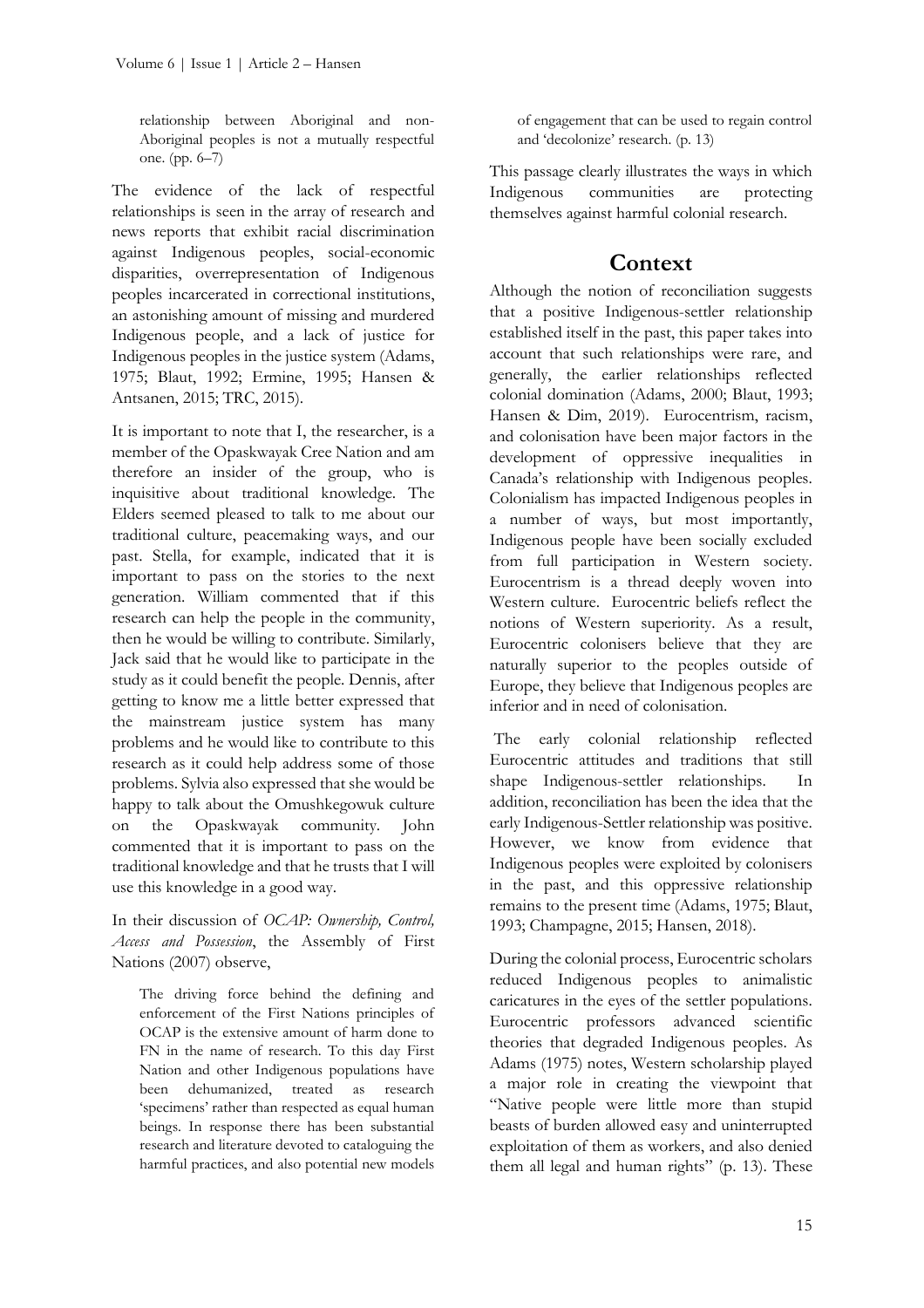kinds of gross distortions of Indigenous peoples continue to exploit Indigenous peoples in the present day. Hansen (2019) concurs that

early in the colonial period, Europeans considered the people outside Europe to be inferior because they were culturally and racially different. The older form of racism was based on racial constructs. However newer forms of racism use culture to discriminate against others. (p. 3)

In Canada, reconciliation has been presented in ways that maintain the oppression of Indigenous nations. Corntassel (2009) observes that "we have seen how reconciliation as framed by Canada has served to legitimize and reinforce colonial relationships, thus maintaining the status quo" (p.-155). Therefore, it is crucial that Indigenous peoples' perspectives and voices are not overshadowed by the dominant discourse.

In his analysis of the missing and murdered Indigenous women in Canada, Royle (2017) documents that European men have been violent towards Indigenous women for a long time. Royle (2017) writes,

in the waves of settlement in Canada, European men were sexually violent towards Indigenous women; creating a transformative property in the lives of Indigenous women in that Indigenous women faced a shift from a reputation under egalitarian values to a reputation under patriarchal values (p. 2).

The early colonial relationships saw Indigenous women abused by European men who believed that Indigenous women were inferior and powerless (Champagne, 2015; Hansen & Dim, 2019; TRC, 2015).

The Métis historian Howard Adams (2000) observes that the early colonisers appropriated Indigenous and claimed it, as they viewed Indigenous peoples to be "subhuman, so Indigenous occupancy did not constitute human residence. The Europeans claimed that they have 'discovered' vacant land and therefore were free to claim it as their own" (p. 46). Such exploitations of Indigenous peoples, lands, and resources is a very old practice. Adams (2000) maintains that "Europeans set up policies allowing them to commit atrocities against Native peoples with impunity. Native people had no legal recourse to protect their land or their homes

from European plunders" (p. 45). The Indigenous peoples were pushed out of their lands, and the settler society developed, out of which a reconciliation calling emerged.

Within the context of reconciliation, residential school survivors are unique in their healing journeys. Some heal, while others continue to suffer in silence. Reconciliation and healing, therefore, begins at the individual level. For Indigenous peoples, it is at the mental, spiritual, emotional, and physical dimensions. Healing then spirals outward into repairing the family, community, and nation. Therefore, reconciliation is about building relations within and outward. It requires decolonisation of settler structures of power and privilege and then the construction of respectful relations, balance, and harmony.

Western history is subjective, and there is very little discussion of the colonisation and suppression of Indigenous peoples in most history books. In his analysis of Indigenous storytelling, truth-telling, and community approaches to reconciliation, Corntassel (2009) observes,

The nation-state of Canada offers a very different version of history than those of Indigenous nations—one that glosses over the colonial legacies of removing Indigenous peoples from their families and homelands when enforcing assimilationist policies, all of which were intended to eradicate Indigenous nations. (p. 138)

This passage demonstrates that the colonial violence against Indigenous peoples is kept out of mind out of sight. The TRC (2015) concurs that the residential experience was

hidden for most of Canada's history, until Survivors of the system were finally able to find the strength, courage, and support to bring their experiences to light in several thousand court cases that ultimately led to the largest class-action lawsuit in Canada's history (p. v)

The impact of Indigenous colonisation makes reconciliation necessary. Before 1492, North American Indigenous people had their own social systems that enabled them to live well since time immemorial (Adams, 1975; Charlton & Hansen, 2017; Ermine, 1995; Hansen & Antsanen, 2017; TRC, 2015). However, during the colonial era, Turtle Island was the site of colonial struggles to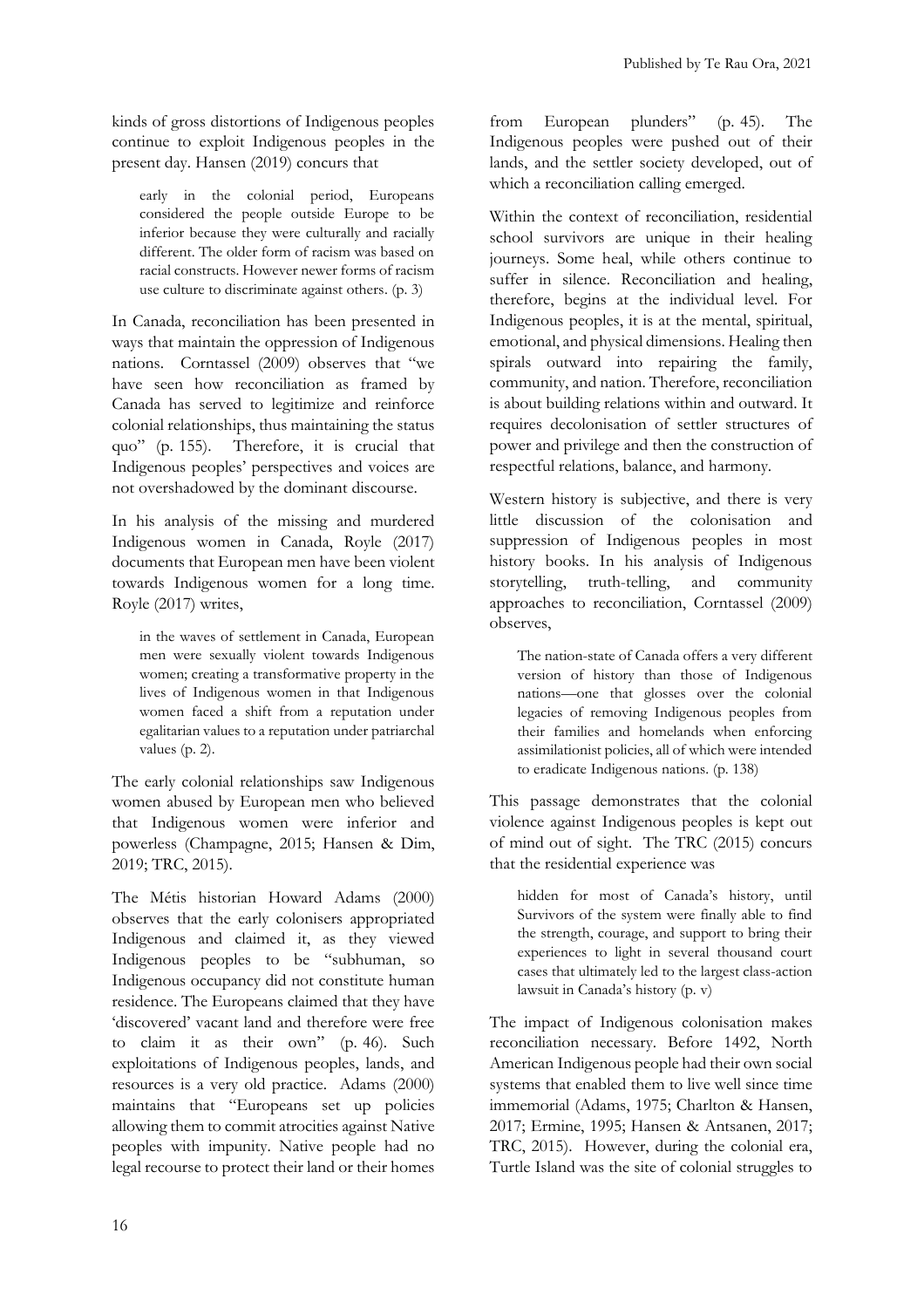destroy the culture of the Indigenous people and appropriate their lands and resources. As a result, the early colonisers systematically suppressed Indigenous culture throughout the Indigenous world. Although Indigenous people have undergone forced assimilation and colonial domination, they must be credited for their capacity for resilience and this development is reflected in the survival of their oral history, stories, and traditional teachings. It is important to remember our past, and the concepts of oral traditions and Indigenous knowledge go back to unrecorded time. As Patience Elabor-Idemudia (2000) advises that "people brought up in Western societies often equate knowledge with written literature, and forget that oral traditions as embodied in folkways preceded and helped shape written language" (p. 102). Such folkways and oral traditions contain Indigenous knowledge.

# **Decolonisation as an Agenda**

Reconciliation is intricately linked to the theory and practice of decolonisation. Reconciliation cannot be understood without understanding Indigenous history and traditional knowledge. The significance of decolonising Indigenous history and knowledge becomes clear when one considers that there is a need to understand the Indigenous experience in order to develop the knowledge necessary for reconciliation. Therefore, reconciliation is in harmony with decolonising practice as it embraces Indigenous voices as a way to reconcile relationships among Indigenous peoples and the settler society. As Smith (1999) advises, "cultural survival, selfdetermination, healing, restoration and social justice are engaging indigenous researchers and indigenous communities in a diverse array of projects" (p. 142). This research with Indigenous Elders is an aspect of cultural survival, selfdetermination, restoration, and healing. Intrinsic to this research is Elders teachings, and in respect of those teachings emerges the growing awareness that Indigenous knowledge is relevant in the present day.

# **Reconciliation**

The TRC (2015) states,

Elders and Knowledge Keepers across the land have told us that there is no specific word for "reconciliation" in their own languages, there are many words, stories, and songs, as well as sacred objects such as wampum belts, peace pipes, eagle down, cedar boughs, drums, and regalia, that are used to establish relationships, repair conflicts, restore harmony, and make peace. The ceremonies and protocols of Indigenous law are still remembered and practiced in many Aboriginal communities. (p. 17)

The Elders indicated that the concept of reconciliation is not specifically apparent in Indigenous languages. However, reconciliation for Indigenous peoples must include Indigenous protocols and culturally appropriate knowledge that inspire healing. The TRC (2015) advises that

Reconciliation must support Aboriginal peoples as they heal from the destructive legacies of colonization that have wreaked such havoc in their lives. But it must do even more. Reconciliation must inspire Aboriginal and non-Aboriginal peoples to transform Canadian society so that our children and grandchildren can live together in dignity, peace, and prosperity on these lands we now share. (p. 8)

Therefore, reconciliation is restorative in nature. It emphasises healing and decolonisation. In addition, reconciliation involves recording the oral stories, histories, and inherent teachings that are carried by Elders. However, in order to do this, one must analyse the processes and structures that influence positive relationships. The reconciliations the Elders speak of, for example, has been principally that of identifying and reaffirming traditional teachings that serve to develop positive relationships in the community.

Within the context of Indigenous community development, Lane et al. (2002) note that "Aboriginal communities and the Aboriginal 'healing movement' have long argued that healing and community development are inseparable" (p. 23). This passage illustrates that Indigenous community development and healing are interconnected. For many Indigenous people, traditional teachings, ceremonies and customs inspire the capacity for healing. (Champagne, 2015; Chandler & Lalonde; 1998; Charlton & Hansen, 2017; TRC, 2015). As Chandler and Lalonde (1998) note that Indigenous communities "that have taken active steps to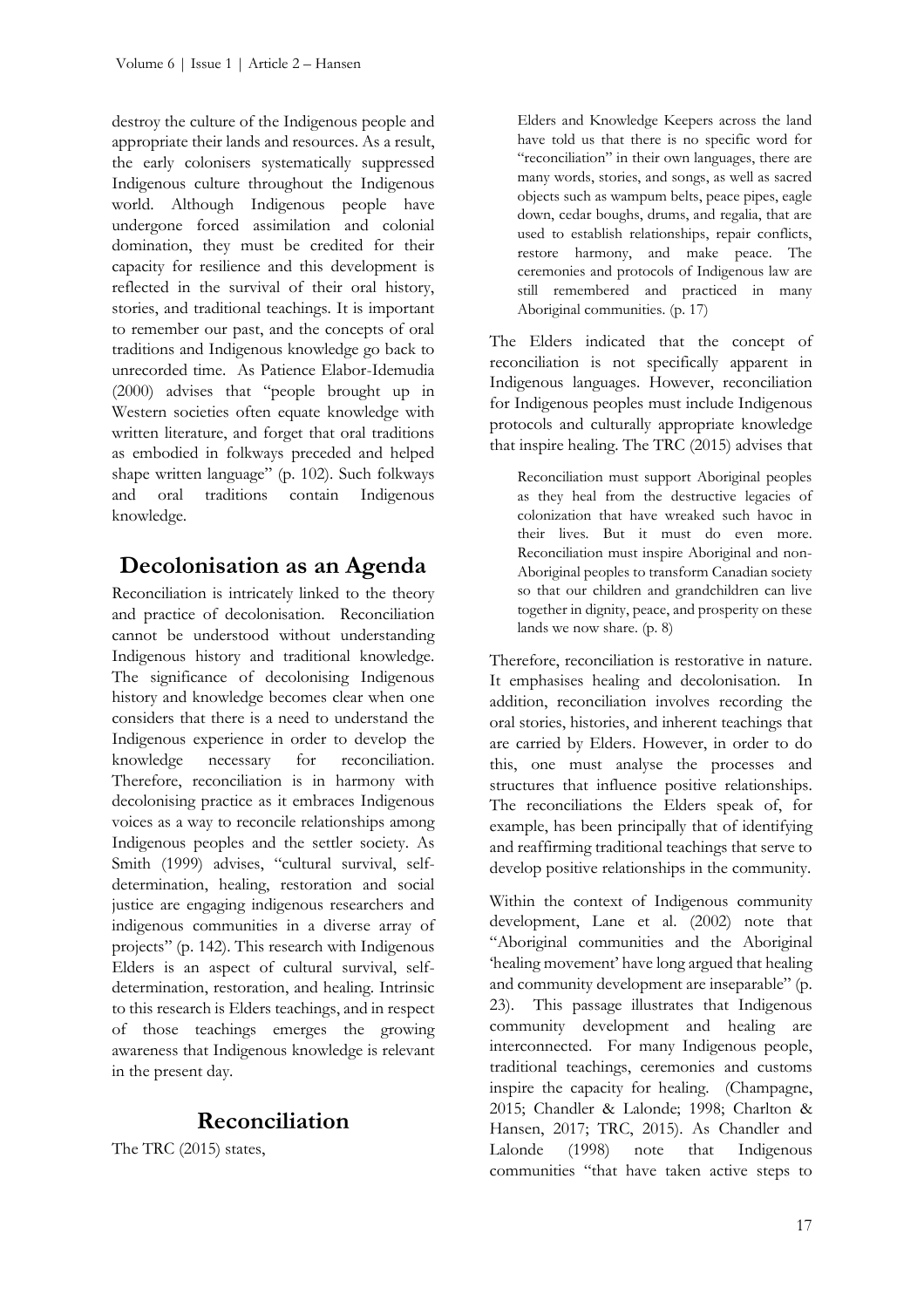preserve and rehabilitate their own cultures are shown to be those in which youth suicide rates are dramatically lower" (p. 191). Therefore, Indigenous cultural teachings serve to promote wellbeing in Indigenous communities.

# **How Residential Schools and Colonial Education Impacts Indigenous People**

In Canada, the education system has been used to colonise Indigenous people and suppress their knowledge and culture. As McGuire-Kishebakabaykwe (2010) observes,

Whole generations of children were taken away with some Anishinaabe families having multiple generations of children removed. Yet, in spite of these overwhelming challenges, Anishinaabe still maintain their identities, languages, and cultures. This continuity is community resilience. (p. 122)

This passage illustrates that Anishinaabehave maintained their languages, also known as Ojibwa and Salteaux languages, and culture in spite of generations of colonisation and residential schools. These Anishinaabe-Indigenous people occupy the lands of Alberta, Saskatchewan, Manitoba, and Ontario. However, colonialism has various forms and continues to marginalise Indigenous people in the present day. Sensoy and DiAngelo (2012) point out that schools reproduce inequality in systemic ways, such as

mandatory culturally biased testing; "ability" tracking; a primarily White teaching force with the power to determine which students belong in which tracks; cultural definitions of intelligence, what constitutes it, and how it is measured; and standards of what constitutes good behavior as determined by White teachers and administration. Rather than serving as the great equalizer, schools function in actual practice to reproduce racial inequality. (p. 129)

This passage demonstrates how the education system discriminates against Indigenous students and racial minorities, and suggest the ways in which racial disparities in society are reproduced. Blaut (1992) concurs that racist practice is seen in the array of culturally biased practices in the education system, which serves to create and sustain racial inequality. Blaut (1992) writes,

The people of one race - pardon me: one ethnic group - demonstrate greater abilities than those of other ethnic groups, abilities in IQ, ACT, and SAT test-taking, in "need achievement motivation", in avoidance of criminality, and so on. Given that they have these higher realized abilities, they should be given greater rewards. They should be admitted to college, be granted Ph.D.s and tenure, and the rest. And so racist practice persists under the guidance of a theory which actually denies the relevance of race. The differences between humans which justify discriminatory treatment are differences in *acquired* characteristics: in culture. (p. 290)

These kinds of educational standards and practices demonstrate the nature of cultural racism in the education system. In other words, cultural racism replaces the racial category "race" for the cultural category "culture". Educational institutions today generally do not teach about a superior race; but rather a superior culture. However, Canada's Indigenous peoples are turning to their traditional teachings in an effort to cope with and overcome centuries of colonisation and racism. Since this study deals with reconciliation, we present the perspectives held by Indigenous Cree Elders with respect to the notions of developing positive relationships. Interview results demonstrate that Indigenous knowledge is significant to develop the knowledge necessary for reconciliation.

# **Research Model**

This study applies the tools of qualitative research. The specific Indigenous methods utilised is storytelling, as well as open-ended interviewing. Six Cree Elders were interviewed, and they shared stories on *how* the teaching of positive relationships was developed in Cree communities. Culturally appropriate research principles were applied. The Elders were offered tobacco and cloth immediately before the interview to demonstrate reciprocity and respect for sharing their experience and knowledge. Since interpretation and translation of knowledge is lost during the translation process, it is important to note that the Elders, the participants in this study, are fluent in both Cree and English; however, the interviews were conducted in the English language.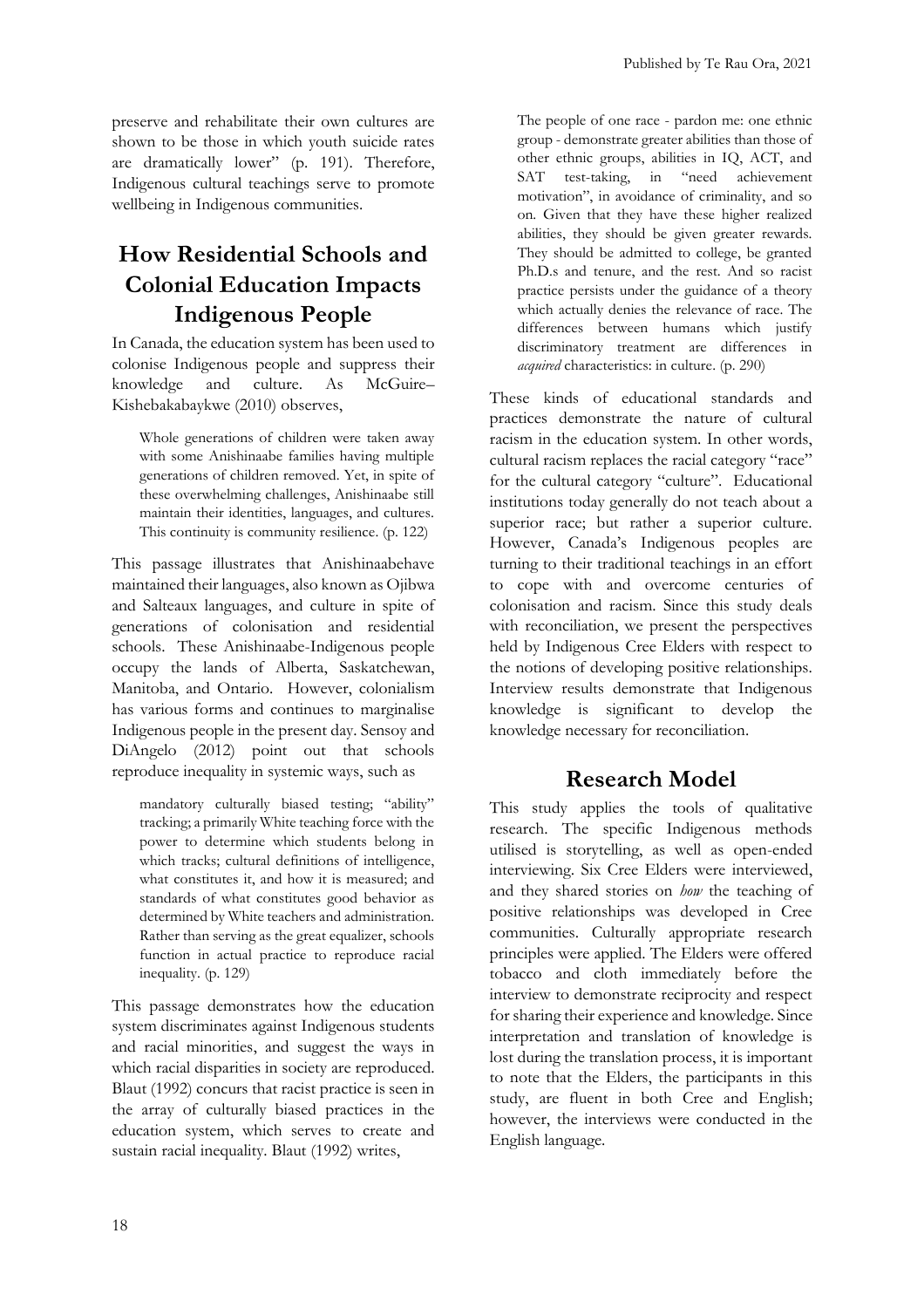#### **Data Collection Methods**

Data was collected using Indigenous and ethnographic tools that utilised traditional protocol for knowledge gathering. These traditional protocols included food, cloth, tobacco, and sweetgrass offerings to demonstrate my respect for the Elders sharing their teachings. The ethnographic research methods incorporated into the data collection process include open-ended interviewing techniques, field notes, audio-taped conversations, and general observations. The interviewing conversations were tape-recorded with permission and were conducted on the Opaskwayak Cree Nation Swampy Cree territory of Northern Manitoba.

A qualitative study is suitable when the research questions ask "how" (Creswell, 1998, p. 17). In this study, for example, a significant research question asks, "how did the teachings you received from your family and elders influence relationships in your life?" Such a research question demonstrates a qualitative study. According to Creswell (1998) qualitative research is conducted when "the researcher builds a complex, holistic picture, analyzes words, reports detailed views of informants, and conducts the study in a natural setting" (p. 15). According to Creswell (1998), qualitative research provides the following

- 1. A systematic procedure for inquiry.
- 2. Access to natural cultural settings.
- 3. Collection of a variety of empirical resources including
	- case study,
	- personal experience,
	- interviews,
	- introspection,
	- observation in cultural context, and
	- historical, international, and visual texts.

These methods illustrated by Creswell (1998) fit well with the Indigenous research methods identified by Wilson (2004), and it also harmonizes with Hookimaw-Witt's (2006) research which centred on a Cree worldview and Swampy Cree culture and feminism. There is much harmony in the relationship between

qualitative research and Indigenous research. Both espouse that Indigenous peoples have a voice in the research. Indigenous research today is much different than the colonising research of the past, which silenced, marginalised, and mispresented Indigenous voices (Adams, 1975; Ermine, 1995; Hansen & Antsanen, 2017; Smith, 1999; Wotherspoon & Hansen, 2013).

#### **Research Questions**

- 1. How did the teachings you received from your family and elders influence relationships in your life?
- 2. Has the Western law way changed relationships between women and men, and families in your community?

#### **Ethical Considerations**

For the Swampy Cree, culturally appropriate research espouses the practice of reciprocity. Each Elder was offered tobacco, cloth, coffee, and food. Hookimaw-Witt (2006), a Swampy Cree scholar, tells us that she brings "food and make a meal for the elder before I start my inquiry into her/his knowledge. With this gesture I give back what I will take with me" (p. 101). Research with Indigenous people ought to honour the practice of reciprocity for ethical considerations. Although this study was approved by the ethics outlined by the University of Regina it has also been conducted by an Indigenous researcher who lived on the Opaskwayak territory and who utilised culturally appropriate research methods. The Elders had an opportunity to change and approve the transcripts that emerged from the interviews. The Elders also had the choice to have their names acknowledged, meaning their names will be noted in the study, or the right to remain anonymous.

#### **Introducing the Elders**

Stella Neff is from Misipawistik Cree Nation or Grand Rapids First Nation, a Cree community some 400 kilometres north of Winnipeg on Highway 6. The Cree word *Misipawistik* translates as rushing rapids and is located at the departure of the Saskatchewan River before flowing into Lake Winnipeg.

Sylvia Hansen is an Elder from the Opaskwayak Cree Nation. She was born in 1937 and for the most part, grew up in her home community. Like most Cree children of her era, she was shipped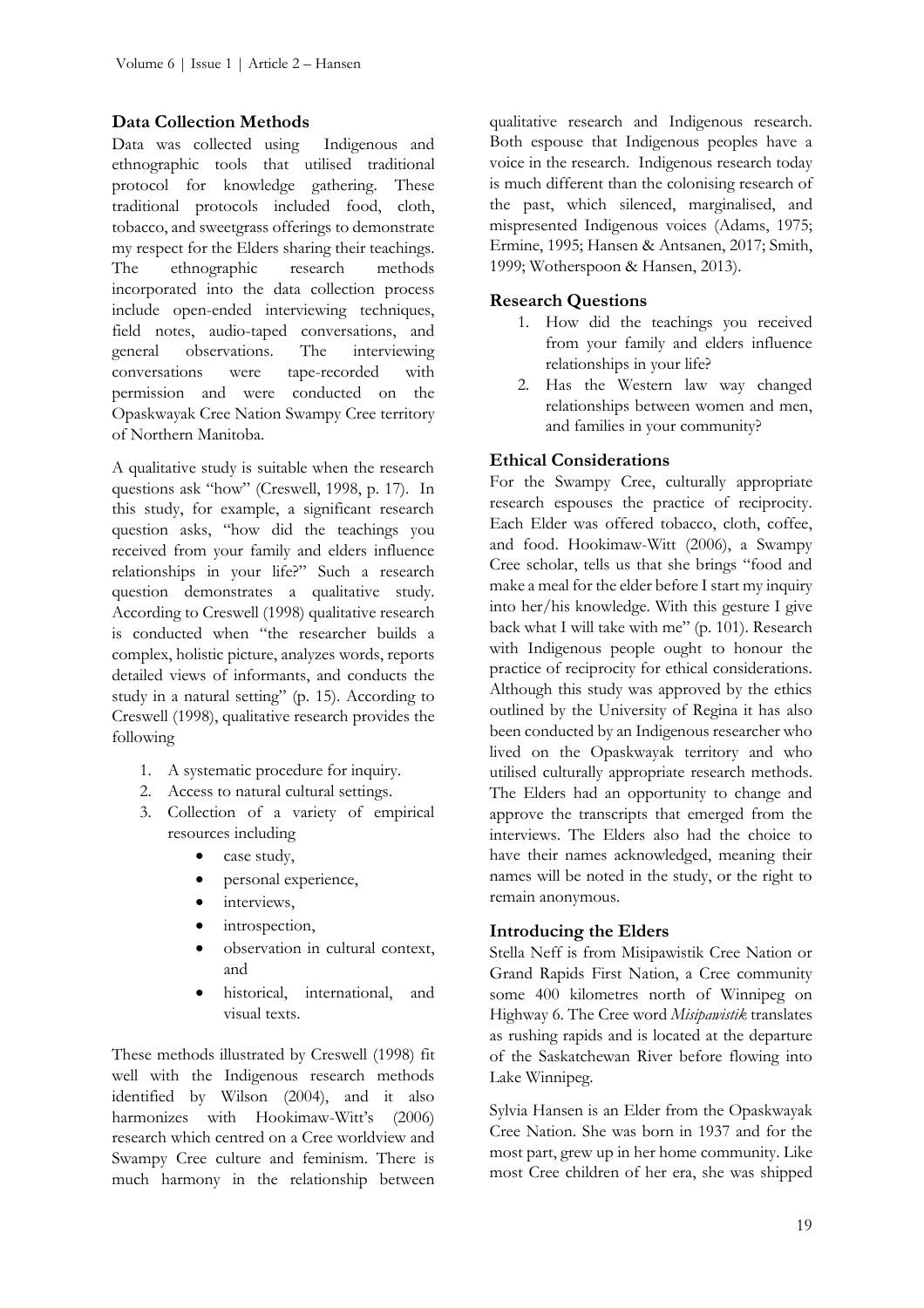off to residential school during her childhood. Her first language is Cree, and she is knowledgeable of the stories, unspoken nuances, and values within Omushkegowuk societies. She shared her perspective and experience of life on Opaskwayak Cree Nation.

William G. Lathlin is a former chief of the Opaskwayak Cree Nation. William has a sense of humour, and he is a good speaker in both the Cree and English languages. William knew much about me, my family, my relatives, and he knew my grandfather; thus, he is considered to be a friend of the family. William has much knowledge of the people of Opaskwayak Cree Nation, and I enjoyed visiting with him and listening to the stories about traditional life.

John Martin is a traditional Elder. John was born and raised on the Mosakahiken Cree Nation or Moose Lake reserve, which is situated about 75 kilometres northeast of The Pas, Manitoba. Like many Aboriginal children of his generation, he too was shipped off to the residential school during the 1950s. Having survived that ordeal, he went on to work as a welder for nine years in Winnipeg, before returning to his community in 1973. He has earned the respect of his community. John performs sweat lodge ceremonies, feasts, and traditional weddings.

Jack is the pseudonym for one Elder. As mentioned previously, one Elder chose to remain anonymous, so a pseudonym was used to refer to him (Therefore his true name will not appear in this publication or any other publication). Jack has lived all his life in Omushkegowuk territory. He grew up on the trap line and did not attend residential school.

Dennis Thorne, an Elder of mixed Indigenous ancestry, primarily that of Cree descent, but including Dakota and Ojibwa, was born in 1939 in Wanless, Manitoba, a small Métis community located about 50 kilometres north of Opaskwayak Cree Nation on Highway 10. Dennis provided significant insights concerning the nature of traditional culture and justice in tribal societies, as well as addictions. Furthermore, Dennis has worked effectively with Indigenous prisoners in various federal penitentiaries across Canada. During the early 1980s, Dennis helped build some of the first

sweat lodges behind Canadian prison walls in the Kingston, Ontario region. He also worked for nine years at Chief Poundmaker's Treatment Centre in Alberta, Canada.

### **Presenting the Findings**

In responding to question one "how did the teachings you received from your family and elders influence relationships in your life?" Stella recalled that

A lot of the teachings that I received as a mother were received from my grandmother. I would say from our part that my grandmother and my immediate family who would come to camp with us, they used to be the ones who would teach about relationships. How to raise children it came directly from my grandmother…by observing relationships we were very lucky because our family was so together and so traditional that we've learned about relationships that way, and our grandmother was always there, the extended family was always there, and we were never left alone. We had teachings from everywhere, we had teachings from my father. He would take us out hunting or trapping to teach us how to set snares, and we observed my grandfather when he was cutting the moose and my grandmother when she was making pemmican. All of these were done and they would call us to come and stand by the grandparents to see how this was done. And you see that a lot of our education was done by observing how it happened (Stella)

The response by Stella provides insight into the nature of relationships. For Stella, the family is influential in the development of relationships. In terms of gender, for example, Stella shared that young males were normally taught by men. At the same time, the knowledge taught to young males (i.e., the moose meat process) was also passed on to young females. Therefore, the learning process is holistic. Although in general, women processed the food (e.g., making pemmican) that men harvested (i.e., moose meat), women also learned about the process of hunting, which suggests that young men also learned about the process of processing the food. Therefore, gender roles in Cree culture are flexible. Furthermore, Stella revealed that her education was built on what she observed.

In his response to question one, William states, that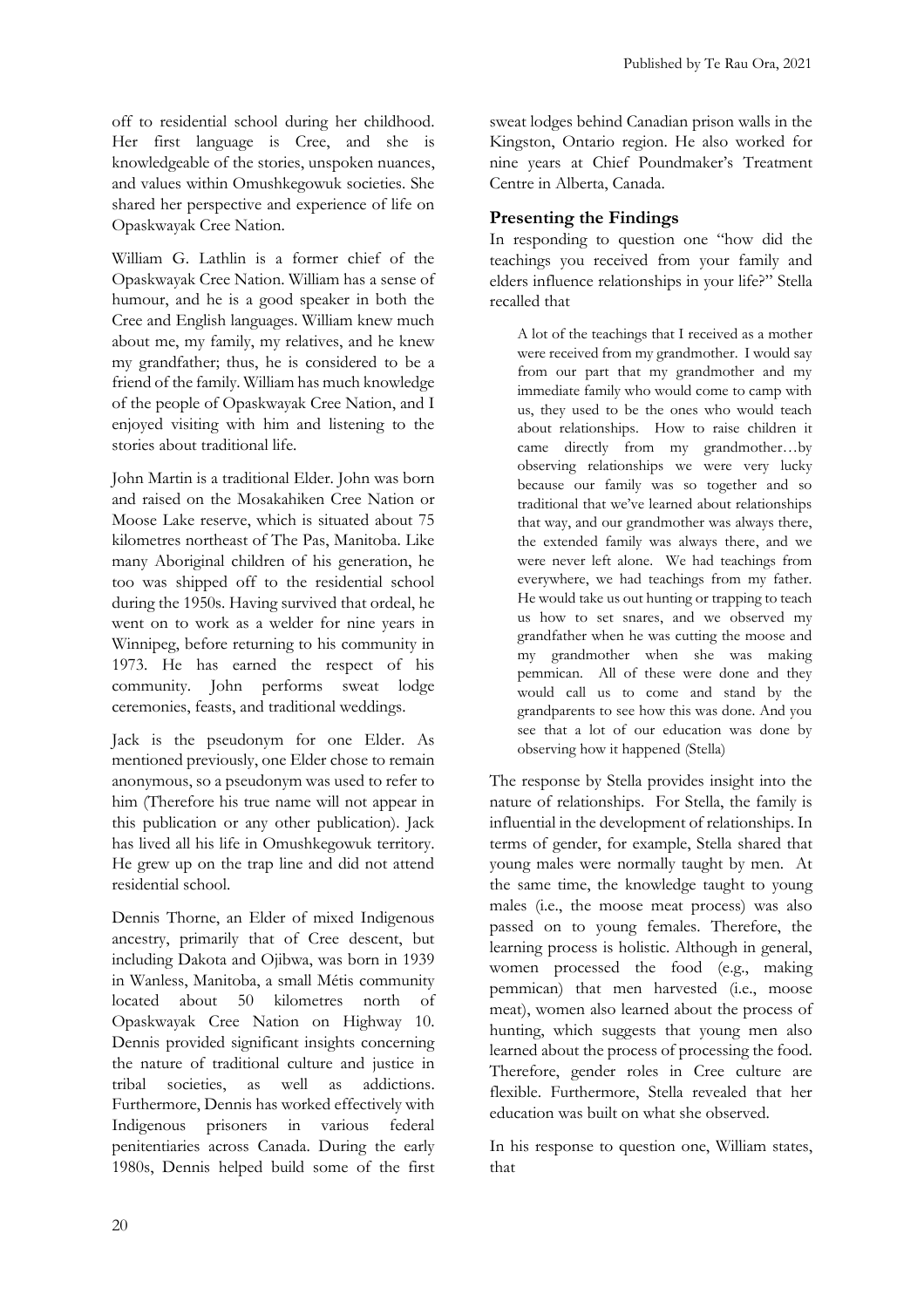Well, I was messed up; I didn't know whether to believe them or not. You see, I lost that trust when I went to the residential school. To trust our way or the other way, and that's when I got messed up, and I was starting to dream. So when it turned to my turn to teach the children, I didn't know what to do. But one thing I knew how to do is to make sure that my children had a good academic education, which they have, which I never did get; but in doing that, I guess I robbed them of their spirituality. So that now they are searching for that. I told them that they had to find that their own way they're still young and they're still able to do it (William)

William response illustrates that the teachings he received from his family influenced his relationships in the family. However, William lost trust from his residential school experience. He is a residential school survivor who continues to speak his language, and he encourages his children to choose their own spirituality, which is an indication of the Cree cultural value of noninterference.

In her response, Sylvia states,

Well I can see what they meant now after a long time ago. I can see what they meant, because a long time ago those old men used to talk about how it's going to be harder later on. They say there was going to be more people coming to this land and it's going to be very hard for the people. That's exactly what's happening right now. The natives you see them walking around, and they don't get hired on anywhere. I think that's what they must have seen in their vision. So I guess it must have been true what they meant (Sylvia)

Sylvia explained that the interpretations of the stories can be difficult, as the Elders' often say that the lessons we are taught are sometimes not understood immediately, in some cases, the meaning emerges years later.

In his response to the same question, John states,

When I was growing up, you never speak out against your elders or your parents, you have to respect that. You have to honor them, so learning, listening to learn it was a big part, when we listen and also telling us this is what you need to do, this is what you have to do, and it would start to fall into place, all things that they teach you, you learned. It was a time that when growing up in the community we didn't have no power or electricity, no running water, everything was done by hand, we had to saw, cut wood by hand, saw would be by hand, get water from the lake, make sure that we fill up their ...[pause]... my mom would say 'go help that old man, make sure he has that' especially in the wintertime, when they need to stay warm. Make sure they have water, so we did that, and we learned to respect those old people like that, and they would tell us things too, they would tell us stories, these kinds of stories that would help us in life, these are the teaching stories and when you grow up with the stories. Just like when the creator of sense somebody to help you, are having a hard time, and so you have to listen to that person that the creator sends, a lot of times it is the elders, they tell us of what to do, but now a lot of times we don't listen to them, and we don't get that helped that we want, because we don't listen to them. These are the things that the old people taught us, listen and obey. That's the message (John)

John's response shows an illustration that the Elders were esteemed in the culture of the Cree. It was the Elders who taught lessons for life through the stories of the people. John also suggests that and that it would do Indigenous people well to maintain the traditional teachings in contemporary times.

In response to question two, "has the Western law way changed relationships between women and men, and families in your community?" William states,

The rearing of our children has really had an impact. Where we had our way of dealing with it, and it sort of got washed away, I guess by legislation and different rules and laws that affected us that we did not understand. The impacts of it has a split up families, took away the children, and so some of the parents didn't really know the rules anymore because the state invaded the home. It affected how the parents raise the child, and the responsibilities of how to raise the child and the consequences of their action or inaction. So those things changed (William)

William's response indicates that that Western law, that is, the colonial policy of compulsory residential schooling had a devastating impact on parenting skills. As a result, the traditional parenting skills in the Cree culture eroded and changed through Western state colonial domination. Stella's statement is similar:

The residential schools took the children away, and that had an impact on our people in Grand Rapids and so when that happened and all those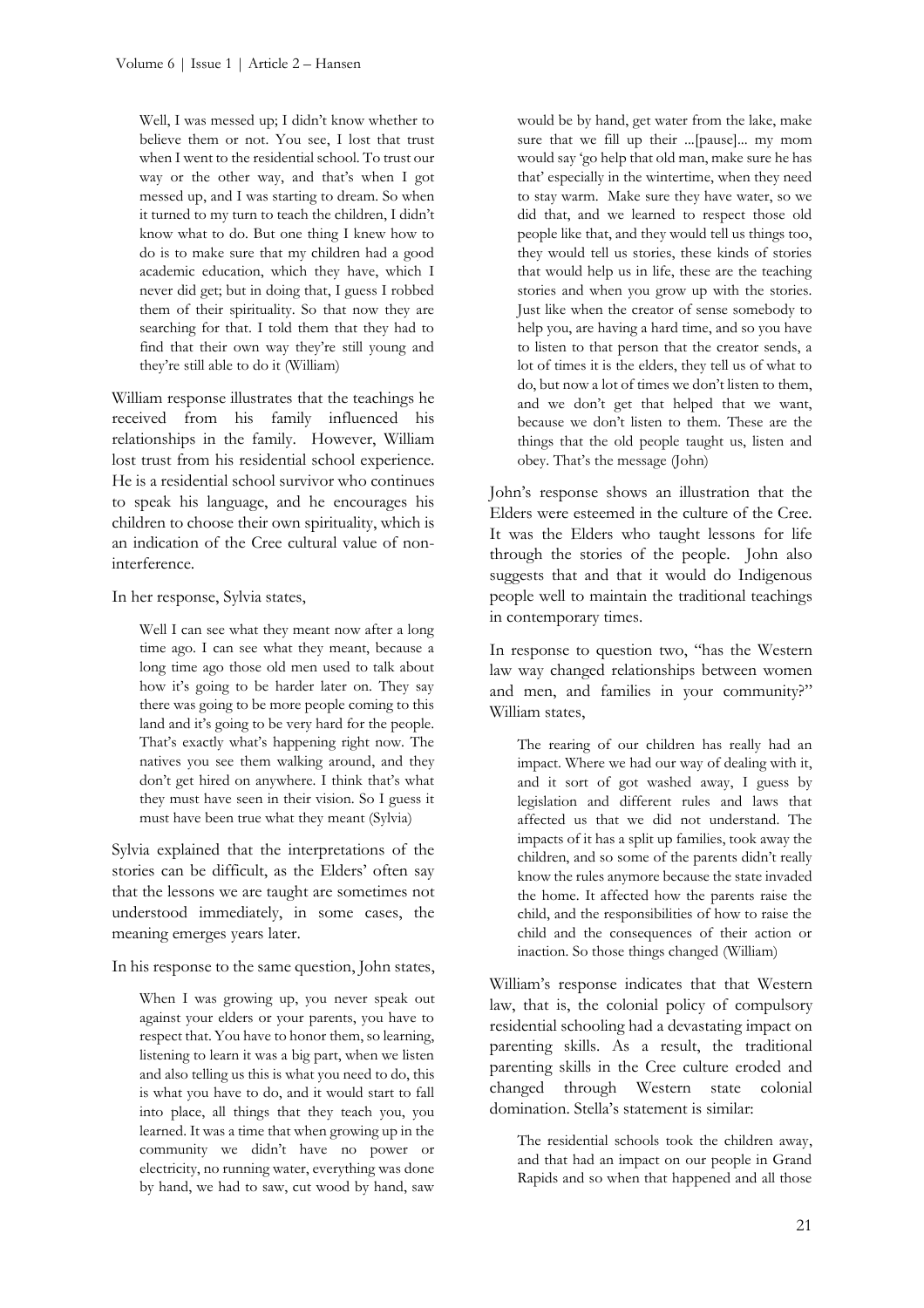things combined was a disaster for the roles of women and men because when they lost their children that's when they started fighting and angry aggression, and it was a disaster for our community. And men started going to jail, and that's when the women's roles changed forever because now they are part of the peacemaking they're part of the elders and counselling because the men aren't there anymore and that is how it impacted our culture (Stella).

This statement by Stella demonstrates that her community has been impacted by residential schools, and she refers specifically to the breakdown of the traditional roles of men and women. The statement suggests that colonisation brings cultural devastation and oppression to the Indigenous community, and this development is reflected in the loss of men to the prison system. Stella goes on to say that

When my father would talk with the other men and we would hear them talk about problems that occurred, and you would hear about these stories that they would talk about and they tell us about people who had done wrong and the consequences they had and so we would hear them talking about it and we know that this occurred, that there was conflict resolution and that also about how they were resolved, because they would talk about it and they would talk about it after the resolve and they would say Poonā ′yétum which means, well it was an interesting kind of a [pause], it was not forgiving, the word does not mean forgiving, Poonā ′yétum it means 'not thinking about it anymore'. And when that happened the conflict was resolved that's when we would hear the story Poonā ′yétum, no more thinking about it is what Poonā ′yétum means after the conflict has been resolved and that's a good thing because when you're not thinking about it, it's resolved, but if you keep thinking about it then it's not resolved [laughing], because you're still thinking about it (Stella)

This passage by Stella speaks of an aspect of reconciliation using the Cree word *Poonā ′yétum*. This Cree word helps to describe reconciliation or conflict resolution. In Stella's words "no more thinking about it is what Poonā ′yétum means; after the conflict has been resolved and that's a good thing because when you're not thinking about it, it's resolved". For Stella, Poonā ′yétum describes a healing outcome, and healing is crucial to reconciliation.

Poonā ′yétum usually refers to the capacity for people to forgive each other over time. It is a process that leads to an outcome where people stop having negative thoughts. It literally means to forgive. In the process of reconciliation, therefore, a relationship is present that gives credence to Poonā ′yétum.

The term '*Poonā ′yétum'* means forgiveness. It is important for people to work on forgiveness. However, at the same time, it must be stressed that one can never *forget* what happened, and survivors must come to understand the complex impacts. Healing is lifelong. The impacts cannot be swept under the rug. There are survivors who do not want to talk about what happened and so continue to suffer in silence. In addition, some are also influenced by religion that silences them because of their allegiance in the faith. Assimilation continues in different forms, including religious assimilation that disconnects the Indigenous worldview. As a result, there will be different responses from Elders, and thus this article recognises their diverse contributions.

Sylvia, for example, responds by teaching us that relationships with community members and the animals have changed:

It is not the same as it used to be. It is controlled by the white, you call the white regime. People do not live like the way that they lived before. In the old days when a person killed the moose or in the time of the...[pause]... just like that old lady from the states who said when they were hunting the buffalo, they put me on, smoked meat and everything was used, and nothing was wasted… At that time there was no running water and no bridges, and when a person killed the moose, they usually give out the meat. And even suppose if you buy meat for 50¢ you would get lots at that time. So they gave it out at that time. At that time in the nineteen fifties or sixties when my father used to work for the CNR, my mother said they were always running out of money. So what she used to do was make bannock and take it down to the river and trade it for fish. Like to David Cook, he was a fisherman, and he would like that bannock and he didn't have time to cook it himself so he would rather trade it for fish (Sylvia)

This response by Sylvia demonstrates the value of sharing. Sharing is crucial for community survival, and dividing foods like meat, fish, and bannock reveals the cultural value of sharing.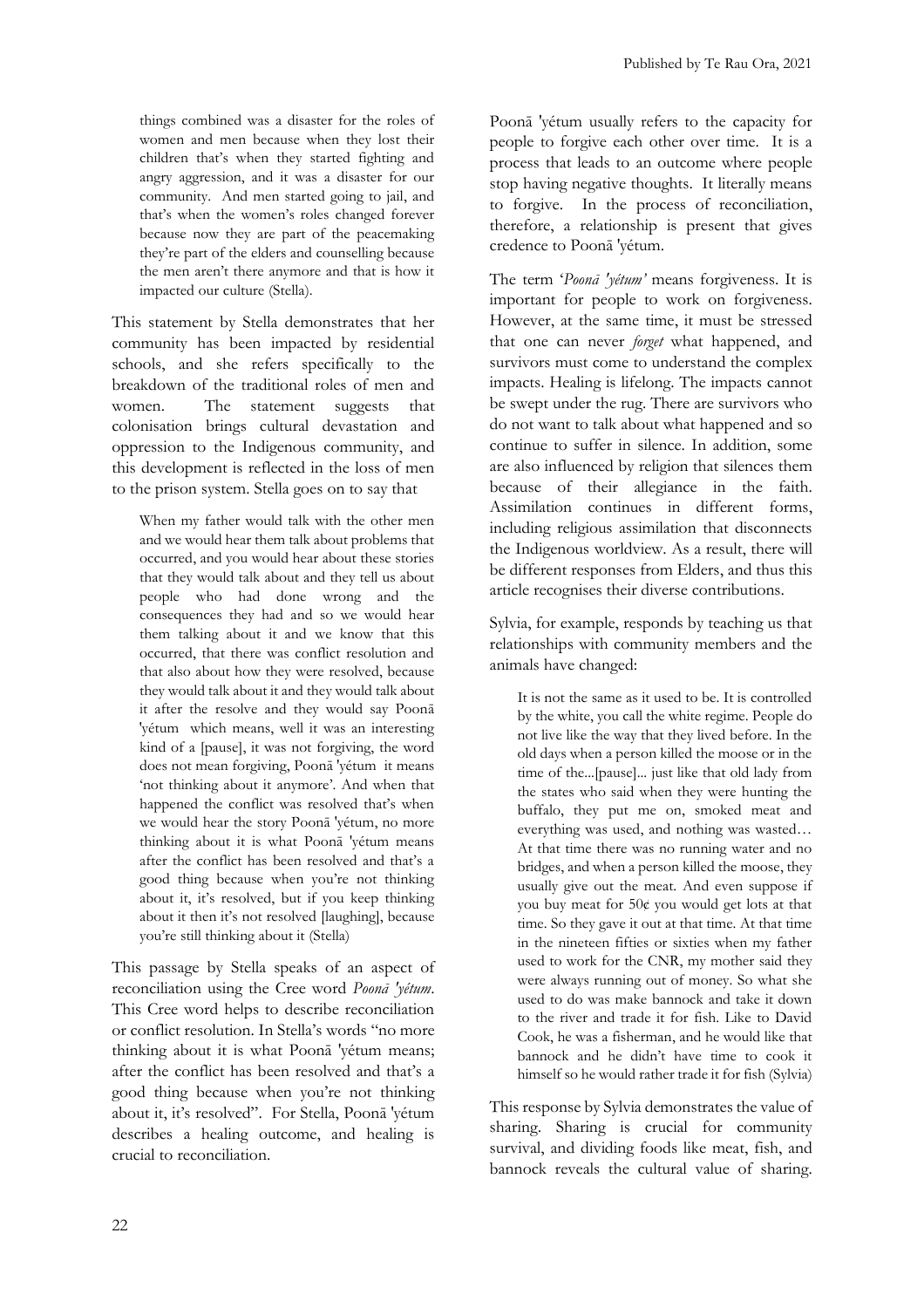Sylvia's statement also suggests that the females were not powerless; they played an active role in trade, which means that females in the Opaskwayak territory are not reliant on men. Further, Sylvia's response reveals that complementary roles between men and women were significant.

In his response, Jack's statement indicates that the social and cultural way of life has undergone profound change:

The lifestyle has changed a lot…nowadays we don't even know the people living across the street. In the 1930s and 40s you hardly saw people abusing each other and stealing from each other. We have become like the dominant society, but it will be pretty tough to bring back everything (Jack)

Jack's statement illustrates that the Cree culture has changed and he is well aware of alterations such as an increase in "people abusing each other". Much of the violence that now exists in the Indigenous community is recognized by many as an outcome of the intergenerational effects of residential schools (Adams, 1975; Antsanen & Hansen, 2012; Charlton & Hansen, 2016; Champagne, 2015; TRC, 2015).

## **Discussion**

Reconciliation is about building relationships. The notion of relationships is discussed from interviews with six Cree Elders. The Elders shared their thoughts on the development of relationships and teachings that they have heard, witnessed, or experienced in their families and communities. These thoughts were largely related to the notions of healing and reconciliation. Such traditional teachings and cultural understandings offer Indigenous ways of developing positive relationships that challenge the reproduction of unhealthy relationships. It also demonstrates that the Indigenous world is well equipped to develop reconciliation.

This study provides insights into how positive relationships developed justice in the past, and how we can use these insights to promote reconciliation in the present day. The responses by the Elders indicate that teaching in the Indigenous world is a process that is designed to ensure continued wellbeing in the community. Learning is a process that is experienced by all. The whole process of teaching is based on emotional, spiritual, physical, and mental domains. In the contexts of traditional teachings, the Elders suggest that stories are used to teach appropriate behaviour and therefore play an important role in the development of reconciliation.

Another finding within this research was that participants expressed that jails are not good for Indigenous communities. Thus, reconciliation means that we must challenge the practice of overreliance on imprisonment as a sanctioned approach to dealing with crime. It is, in other words, to challenge the retributive and punitive discourse that is alien to Indigenous notions of justice (Champagne, 2015; Hansen, 2013; Hansen & Antsanen, 2020; TRC, 2015). Indigenous teachings from the Elders oppose incarceration as the primary response to wrongdoing. In the Elders perspective, there is always room for repairing harm, reconciliation, and restoration. We have to recognise that the disproportionate rate of incarceration for Indigenous people is part of the larger apparatus of colonisation and oppression. Indeed, the prison system can be considered an aspect of injustice and oppression that Indigenous people suffer from because of our race, culture, and colonisation combined. One could argue that the way to reconciliation is to move beyond healing obstructions. Reconciliation and decolonisation efforts hold much promise and optimism to Indigenous peoples; Indigenous stories and teachings offer a pathway to healing our communities. It offers us hope for achieving reconciliation and increased mutual respect in a transformed Canadian society.

# **Conclusions**

This study discussed Cree Elders perspectives of cultural teachings and building relationships for reconciliation. Interviews with Cree Elders indicated that the teachings for relationships are a process that exhibits positive qualities such as respect, values, community involvement, reparation, reconciliation, and restoration. The themes observed in the interviews with the Elders reveal important features for the teaching of positive relationships such as forgiving those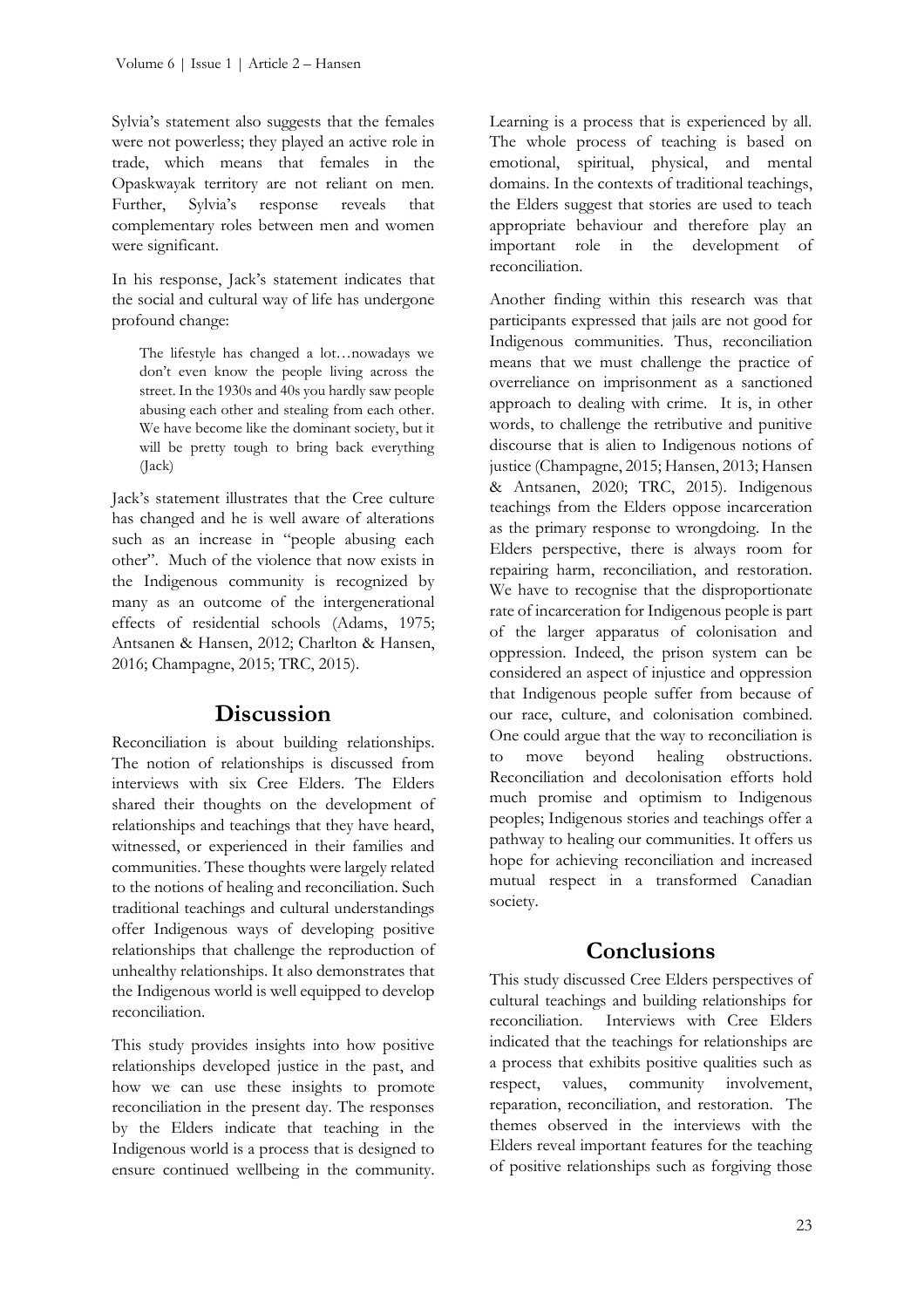who do us wrong as well as taking responsibilities for our actions. In the context of reconciliation, therefore, there is capacity for the development of more positive relationships in Canadian society. In order to do this, Indigenous people and Canadian society must deal with the negative impacts of residential schools, racism, and ongoing colonisation that impact the Indigenous population.

Reconciliation must challenge the status quo and promote the development of a more positive Indigenous-settler relationship. Therefore, reconciliation calls for respecting the voices of Indigenous peoples and their knowledge and culture. Furthermore, reconciliation must confront the reproduction of oppressive inequalities and injustices that continue to marginalise the Indigenous population such as systemic racial discrimination. The Elders have done their part by passing on the traditional teachings, which provides the knowledge necessary for reconciliation. We must do our part and honour Indigenous knowledge. The Elders provided Indigenous perspectives of reconciliation, which provide a Cree model for building relationships for reconciliation.

## **Recommendations**

This study recommends that future research examine the extent to which Indigenous accounts of reconciliation are being promoted in public schools, colleges, and universities through Canada. Indigenous perspectives of reconciliation will contribute to advancing Indigenous and non-Indigenous Canadians understanding of our past, with the implication that reconciliation is to be carried out and developed for future generations. However, in order to do this, one must examine the unequal power relationships between Indigenous peoples and Western nation-states. Without acknowledging the colonial power relations between Indigenous peoples and nation-states, justice and decolonisation will be hard to achieve.

## **References**

Adams, H. (1975). *Prison of grass: Canada from the Native point of view.* New Press.

Adams, H. (2000). Challenging Eurocentric history. In R. F. Laliberte, P. Setteee, J. B. Waldram, R. Innes, B. Macdougall, L. McBain, & F. L. Barron (Eds.), *Expressions in Canadian Native studies* (pp. 40-56). University of Saskatchewan Press.

Antsanen, R. & Hansen, J. G. (2012). Stories of culture and justice in the North. In S. Matheson & J.Butler (Eds.), *The fictional North: Ten discussions of stereotypes and icons above the 53rd Parallel*. (pp. 7- 16). Cambridge Scholars Publishing.

Assembly of First Nations. (2007). *OCAP: Ownership, control, access and possession: First Nations inherent right to govern First Nations data.* 

Blaut, J. M. (1992). The theory of cultural racism*. Antipode: A Radical Journal of Geography*, *24*(4), 289- 299.

Blaut, J. M. (1993). *The colonizer's model of the world: Geographical diffusionism and Eurocentric history*. The Guilford Press.

Champagne, D. (2015). *Indigenous nations within modern nation-*states. J Charlton Publishing.

Chandler, M. J., & Lalonde, C. (1998). Cultural continuity as a hedge against suicide in Canada's First Nations. *Transcultural psychiatry*, *35*(2), 191- 219.

Charlton, J., & Hansen, J. G. (2016). Visualizing Indigenous perspectives of how the Saskatoon Community Arts Program (SCYAP) addresses social exclusion. *The Annual Review of Interdisciplinary Justice Research, 5*, 394-421.

Charlton, J. E., & Hansen, J. G. (2017). How does Indigenous knowledge enhance alcohol and substance abuse recovery programs? *The Quint: An Interdisciplinary Quarterly From the North, 9*(4), 208-256.

Corntassel, J. (2009). Indigenous storytelling, truth-telling, and community approaches to reconciliation. *ESC: English Studies in Canada*, *35*(1), 137-159.

Cresswell, J. W. (1998). *Qualitative inquiry and research design: Choosing among five traditions.* Sage Publications.

Elabor-Idemudia, P. (2000). The retention of knowledge of folkways as a basis for resistance. In G.J Sefa Dei, B. L., Hall, & D. Goldin Rosenbury (Eds.), *Indigenous knowledges in global*